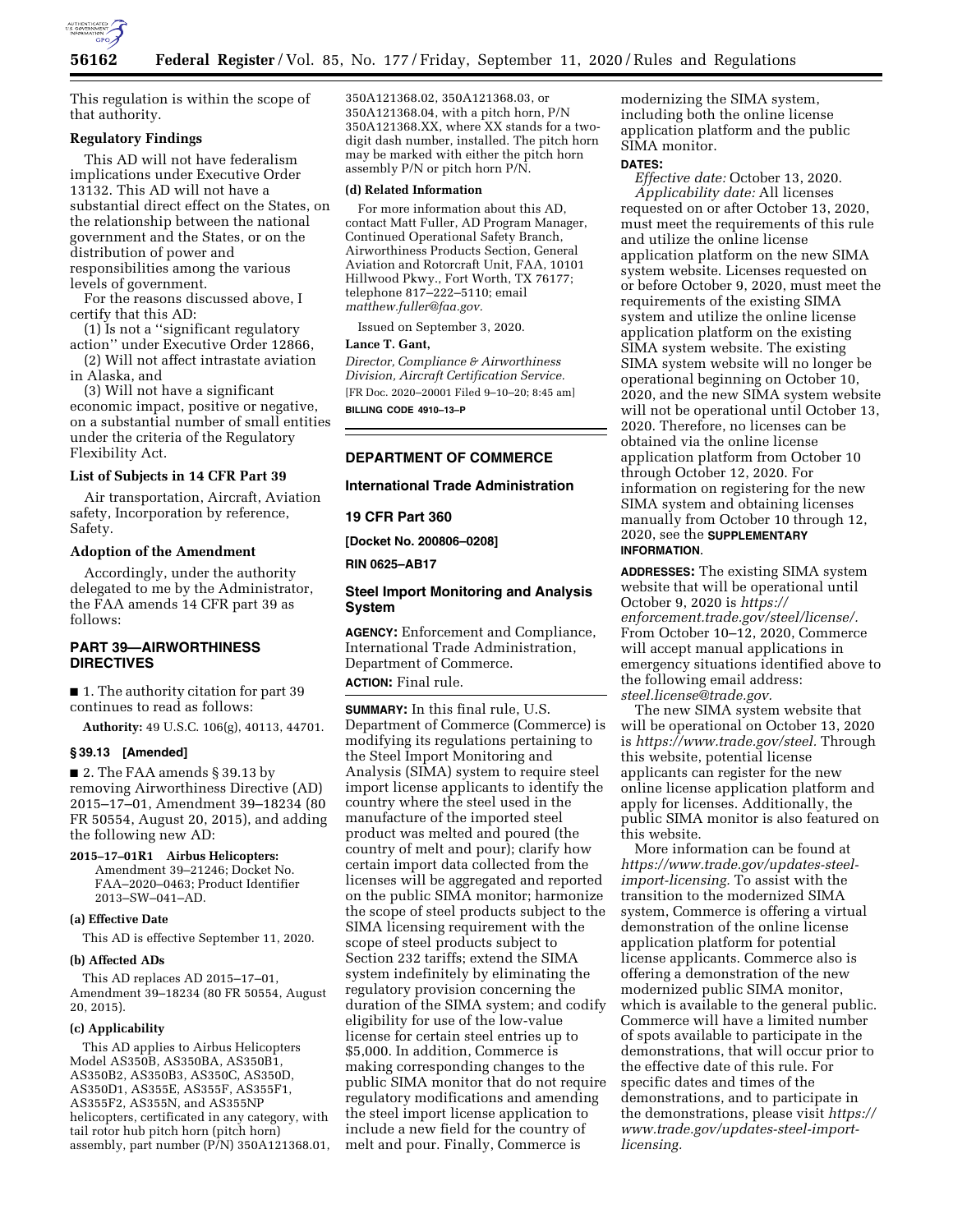**FOR FURTHER INFORMATION CONTACT:** Julie Al-Saadawi at (202) 482–1930, Brandon Custard (202) 482–1823, or Jessica Link at (202) 482–1411.

## **SUPPLEMENTARY INFORMATION:**

## **Background**

On May 17, 2019, the United States announced joint understandings with Canada and Mexico, respectively, concerning trade in steel covered by the action taken pursuant to Section 232 of the Trade Expansion Act of 1962, as amended. Among other things, the understandings call for the monitoring of steel trade between the United States and Canada and Mexico, respectively. Consistent with the joint understandings, and to enhance U.S. Government monitoring and analysis of steel imports more generally, Commerce published a proposed rule on March 30, 2020 (85 FR 17515), to enhance its existing SIMA system to allow for the effective and timely monitoring of import surges of specific steel products which will aid in the prevention of transshipment of steel products.

### *The SIMA System*

The purpose of the SIMA system is to provide steel producers, steel consumers, importers, and the general public with accurate and timely information on anticipated imports of certain steel products into the United States. Steel import licenses, issued through the online SIMA licensing system, are required by U.S. Customs and Border Protection (CBP or Customs) for filing entry summary documentation for imports of certain steel mill products into the United States.<sup>1</sup> Through the monitoring tool, certain import data collected from the steel licenses are aggregated and reported on the public SIMA monitor website on a monthly basis, and are refreshed each week. The public SIMA monitor provides valuable data regarding certain steel mill imports into the United States as early as possible and makes such data available to the public approximately five weeks in advance of official U.S. import statistics compiled by the United States Census Bureau (Census).

The SIMA system has operated under its current authority since March 11, 2005. Prior to that date, authority for steel import licensing and monitoring was derived from Presidential Proclamation 7529 of March 5, 2002 and accompanying memorandum.2 Pursuant

to sections 201 and 203 of the 1974 Trade Act, as amended (19 U.S.C. 2251 and 2253), Proclamation 7529 implemented safeguard measures with respect to certain imported steel products, placing temporary tariffs on these steel imports and requiring the Secretary of Commerce to establish a system of import licensing to facilitate the monitoring of these steel imports. Accordingly, on July 18, 2002, Commerce issued and requested public comment on a proposed rule to establish a steel licensing system requiring all importers of the covered steel products to obtain a license from Commerce prior to completing CBP entry summary documentation.3 This monitoring tool ensured that the effectiveness of the border measure was not undermined by large quantities of imports originating from countries that were excluded from the tariffs. On December 31, 2002, Commerce issued a final rule implementing the Steel Import Licensing and Surge Monitoring program, which was codified at 19 CFR part 360.4

Subsequently, Presidential Proclamation 7741 of December 4, 2003 terminated the steel safeguard measures, but directed the Secretary of Commerce to continue the monitoring system until the earlier of March 21, 2005, or such time as the Secretary of Commerce established a replacement program.5 On December 9, 2003, Commerce published a notice stating that the system would continue in effect as described in Proclamation 7741 until March 21, 2005.6 On August 25, 2004, Commerce published an advanced notice of proposed rulemaking soliciting comments on whether to continue the SIMA system (formerly known as the Steel Import Licensing and Surge Monitoring System) beyond March 21, 2005, and whether the system should be modified.7

Commerce determined that there continued to be a need to collect import data, and published an interim final rule revising 19 CFR part 360 to extend the SIMA system for four years under the authority of the Census Act of 1930, as amended (the Census Act) (13 U.S.C.

5*To Provide for the Termination of Action Taken with Regard to Imports of Certain Steel Products,*  Proclamation 7741, 68 FR 68483 (Dec. 8, 2003).

6*Steel Import Licensing and Surge Monitoring,* 68 FR 68594 (Dec. 9, 2003). 7*Steel Import Monitoring and Analysis System,* 

Advanced Notice of Proposed Rulemaking, 69 FR 52211 (Aug. 25, 2004).

301(a) and 302), and expand the coverage of the system to include all basic steel mill products, while also removing certain downstream steel products.8 Commerce also provided an exception to the requirement for obtaining a unique license for each CBP entry where the total value of the covered steel portion of an entry was less than \$250 (*i.e.,* the low-value license).9 Commerce explained that the purpose of the SIMA system is to provide statistical data on steel imports entering the United States seven weeks earlier than is otherwise publicly available, and that the data collected on the licenses are made available to the public in an aggregated form weekly after Commerce review.10

On December 5, 2005, Commerce published a final rule that did not make any changes to the interim final rule.11 However, in light of certain comments, Commerce agreed to a discrete change to the SIMA system via its public SIMA monitor that did not require regulatory changes.12

The SIMA system was subsequently extended several times through the rulemaking process, with the most recent extension of the SIMA system continuing until March 21, 2022.13 Therefore, unless further extended, the SIMA system is set to expire on March 21, 2022.14

### *Section 232 Tariffs on Steel Imports*

Presidential Proclamation 9705 of March 8, 2018, which was issued pursuant to Section 232 of the Trade Expansion Act of 1962, as amended, adjusted imports of steel articles by imposing a 25 percent ad valorem tariff on certain steel articles imported from most countries, to address the threatened impairment to the national security of the United States by such imports from those countries.15 Presidential Proclamation 9711 of March 22, 2018 amended certain aspects of Presidential Proclamation 9705,

11*Steel Import Monitoring and Analysis System,*  Final Rule, 70 FR 72373 (Dec. 5, 2005). 12 *Id.* 

13*See Steel Import Monitoring and Analysis System,* Final Rule, 74 FR 11474 (Mar. 18, 2009) (extending the SIMA system to March 21, 2013); *Steel Import Monitoring and Analysis System,* Final Rule, 78 FR 11090 (Feb. 15, 2013) (extending the SIMA system to March 21, 2017); and *Steel Import Monitoring and Analysis System,* Final Rule, 82 FR 1183 (Jan. 5, 2017) (extending the SIMA system to March 21, 2022).

14*See* 19 CFR 360.105.

15*Adjusting Imports of Steel into the United States,* Proclamation 9705, 83 FR 11625 (Mar. 15, 2018) (*Proclamation 9705*).

<sup>1</sup>*See* 19 CFR 12.145.

<sup>2</sup>*To Facilitate Positive Adjustment to Competition from Imports of Certain Steel Products,*  Proclamation 7529, 67 FR 10553 (Mar. 7, 2002); *Action Under Section 203 of the Trade Act of 1974* 

*Concerning Certain Steel Products,* Memorandum of March 5, 2002, 67 FR 10593 (Mar. 7, 2002).

<sup>3</sup>*Steel Import Licensing and Surge Monitoring, Proposed Rule,* 67 FR 47338 (July 18, 2002).

<sup>4</sup>*Steel Import Licensing and Surge Monitoring,*  Final Rule, 67 FR 79845 (Dec. 31, 2002).

<sup>8</sup>*Steel Import Monitoring and Analysis System,*  Interim Final Rule, 70 FR 12133 (Mar. 11, 2005). 9 *Id.* 

<sup>10</sup> *Id.*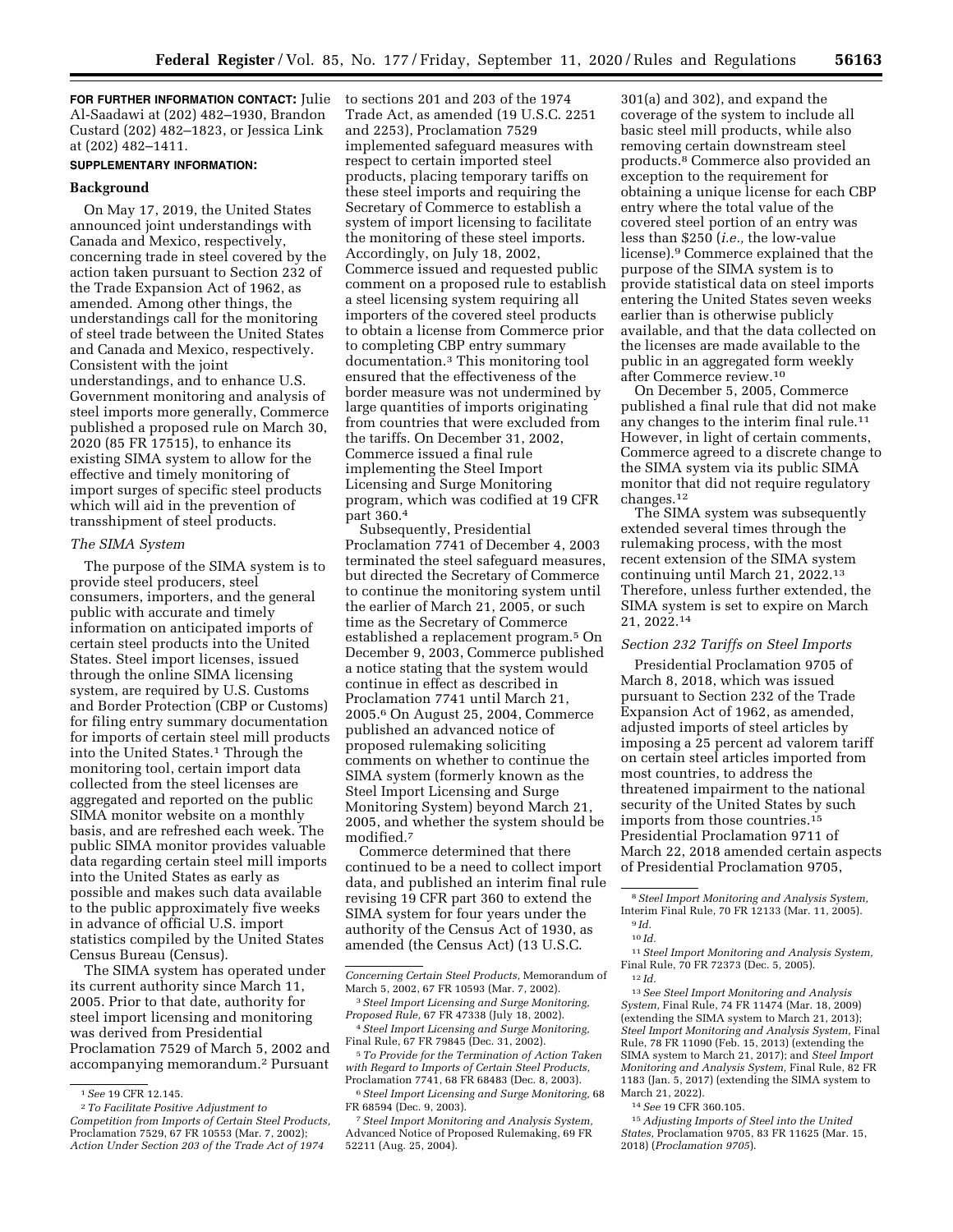providing for duty exemptions for certain countries, including Canada and Mexico, which were to expire on May 1, 2018, unless agreement was reached with respect to a satisfactory alternative means to address the threatened impairment to the national security of the United States by steel imports from those countries.16 Presidential Proclamation 9740 of April 30, 2018, further amended certain aspects of the prior proclamations, continuing the duty exemptions for certain countries, including Canada and Mexico, until June 1, 2018.17 Presidential Proclamation 9759 of May 31, 2018, further amended certain aspects of the prior proclamations, continuing the duty exemptions for certain countries, which did not include Canada and Mexico, on a long-term basis.<sup>18</sup> Presidential Proclamation 9772 of August 10, 2018, Presidential Proclamation 9777 of August 29, 2018, and Presidential Proclamation 9886 of May 16, 2019, further amended certain aspects of prior proclamations.19

As a result of the aforementioned proclamations, effective June 1, 2018, all steel imports from Canada and Mexico were subject to Section 232 tariffs. However, Presidential Proclamation 9705 provided that any country with which the United States has a security relationship is welcome to discuss with the United States alternative ways to address the threatened impairment of the national security caused by imports of steel articles from that country.20 Subsequently, on May 17, 2019, the United States announced that such discussions had yielded joint understandings with Canada and Mexico, respectively, to remove the Section 232 tariffs for steel imports from those countries.21 As part of the joint

2019). 20*See Proclamation 9705,* 83 FR at 11626. 21*See* Joint Statement by the United States and Canada on Section 232 Duties on Steel and Aluminum, dated May 17, 2019, *available at [https://ustr.gov/sites/default/files/Joint](https://ustr.gov/sites/default/files/Joint_Statement_by_the_United_States_and_Canada.pdf)*\_*Statement*\_ *by*\_*the*\_*United*\_*States*\_*and*\_*[Canada.pdf;](https://ustr.gov/sites/default/files/Joint_Statement_by_the_United_States_and_Canada.pdf)* Joint Statement by the United States and Mexico on Section 232 Duties on Steel and Aluminum, dated May 17, 2019, *available at [https://ustr.gov/sites/](https://ustr.gov/sites/default/files/Joint_Statement_by_the_United_States_and_Mexico.pdf) [default/files/Joint](https://ustr.gov/sites/default/files/Joint_Statement_by_the_United_States_and_Mexico.pdf)*\_*Statement*\_*by*\_*the*\_*United*\_ *States*\_*and*\_*[Mexico.pdf.](https://ustr.gov/sites/default/files/Joint_Statement_by_the_United_States_and_Mexico.pdf)* 

understandings, the United States and Canada, and the United States and Mexico, agreed to implement effective measures to prevent the transshipment of steel products made outside of the United States, Canada, and Mexico, among other commitments. Additionally, the joint understandings allow for the countries to establish an agreed-upon process for monitoring steel trade between them, and, further, in monitoring for surges, to treat products made with steel that is melted and poured in North America separately from products that are not. In light of the joint understandings, Presidential Proclamation 9894 of May 19, 2019, provided that a satisfactory alternative means had been agreed upon and, effective May 21, 2019, steel imports from Canada and Mexico would no longer be subject to Section 232 tariffs.<sup>22</sup>

### *Proposed Rule*

On March 30, 2020, Commerce published a proposed modification of 19 CFR part 360, which governs the SIMA system.23 Commerce received 15 comments on the *Proposed Rule,* and we address those comments below. The *Proposed Rule,* comments received, and this final rule can be accessed using the Federal eRulemaking portal at *[http://](http://www.regulations.gov/) [www.regulations.gov/](http://www.regulations.gov/)* under Docket Number ITA–2019–0008. After analyzing and carefully considering the comments received, we have adopted the modifications described below and amended Commerce's regulations accordingly.

### **Explanation of Regulatory Provisions and Final Modifications**

Commerce amends the SIMA system as discussed below.

First, the joint understandings described above provide that, in monitoring for surges of steel imports, the United States, Canada, and Mexico may treat products made with steel that is melted and poured in North America separately from products that are not. As discussed further above, the SIMA system is a critical trade monitoring program which collects timely detailed statistics on anticipated steel imports and provides stakeholders with information about import trends in this

sector in advance of official U.S. import statistics. Under the system, importers of certain steel mill products must apply for a steel import license through the online SIMA licensing system, which requires the name and address of the importer, type of steel product, and country of origin of the steel imports, along with additional information. This information is detailed at 19 CFR 360.103(c). These licenses are required by CBP for filing entry summary documentation for imports of certain steel mill products into the United States. The SIMA system currently does not collect information with regard to the country where the steel used in the manufacture of the imported steel product was melted and poured. Therefore, consistent with the joint understandings, and to enhance U.S. Government monitoring and analysis of steel imports more generally, Commerce is amending the SIMA system to require identification of the country where the steel used in the manufacture of the imported steel product is melted and poured on the license form as an additional requirement to obtain an import license. This is also referred to as the ''country of melt and pour.'' Commerce is effectuating these changes by amending § 360.103(c) as well as the SIMA import license application. Specifically, consistent with the *Proposed Rule,* paragraph (c)(1)(viii) is amended to include reference to the country of melt and pour.24

Additionally, as explained further below, in light of comments in response to the *Proposed Rule,* Commerce is adopting a definition of ''melt and pour'' to clarify for license applicants how to complete this new field. As described above, the joint understandings indicate that, in monitoring for surges of steel imports, the United States, Canada, and Mexico may treat products made with steel that is melted and poured in North America separately from products that are not. The joint understandings do not further define country of melt and pour. Although a definition was not featured in the *Proposed Rule,* further defining a term that was first identified in the *Proposed Rule* for purposes of the final rule is a logical outgrowth of the rulemaking process. In addition, several commenters requested that a definition be provided to increase clarity and

<sup>16</sup>*Adjusting Imports of Steel Into the United States,* Proclamation 9711, 83 FR 13361 (Mar. 28, 2018). 17*Adjusting Imports of Steel Into the United* 

*States,* Proclamation 9740, 83 FR 20683 (May 7, 2018). 18*Adjusting Imports of Steel Into the United* 

*States,* Proclamation 9759, 83 FR 25857 (June 5, 2018). 19*Adjusting Imports of Steel Into the United* 

*States,* Proclamation 9772, 83 FR 40429 (Aug. 15, 2018); *Adjusting Imports of Steel Into the United States,* Proclamation 9777, 83 FR 45025 (Sept. 4, 2018); *Adjusting Imports of Steel Into the United States,* Proclamation 9886, 84 FR 23421 (May 21,

<sup>22</sup>*Adjusting Imports of Steel Into the United States,* Proclamation 9894, 84 FR 23987 (May 23, 2019).

<sup>23</sup> *Modification of Regulations Regarding the Steel Import Monitoring and Analysis System,* 85 FR 17515 (March 30, 2020) (*Proposed Rule*). On June 22, 2020, Commerce published a correction to the Proposed Rule to clarify CBP requirements for steel imports for entry purposes. *See Modification of Regulations Regarding the Steel Import Monitoring and Analysis System; Correction,* 85 FR 37397 (June 22, 2020).

<sup>24</sup>Commerce also has made several nonsubstantive edits to paragraph (c)(1) as follows: Remove the requirement for the filer to provide a fax number in paragraph (c)(1)(ii); amend paragraphs  $(c)(1)(iii)$  and (xiv) to include missing semicolons; amend paragraph (c)(1)(xii) to include Harmonized Tariff Schedule; and redesignate remaining paragraphs as necessary.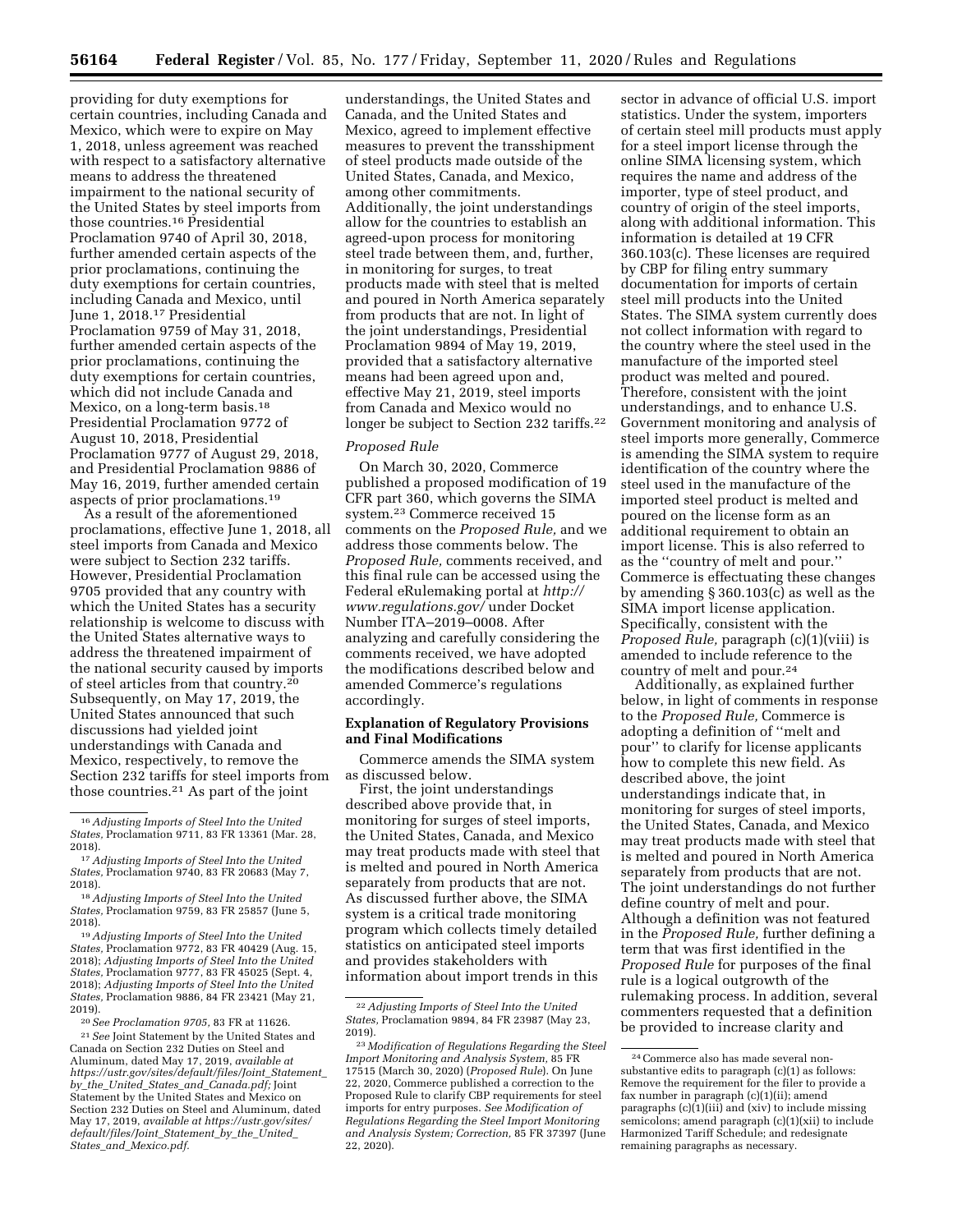consistency for all potentially regulated entities, and the adopted definition relies on the suggested language from commenters. In light of this, we believe it is necessary and appropriate to adopt the definition in the final rule. Existing paragraph (c)(3) is redesignated as paragraph (c)(4), and a newly added paragraph (c)(3) includes the adopted definition. The definition also will be added to the SIMA import license application instructions.

Second, various amendments have been made to § 360.104. As discussed above, pursuant to existing § 360.104, certain information obtained from the steel licenses is aggregated and reported on the public SIMA monitor on a monthly basis and are refreshed each week. Consistent with the *Proposed Rule,* and after further consideration, Commerce is making minor amendments to § 360.104(a) and (b) to align more closely with Commerce's practice of replacing outdated license data with official U.S. import statistics compiled by the Census, where available. Additionally, to avoid confusion, Commerce is amending § 360.104(a) to clarify that aggregate data will be reported, as appropriate, by relevant steel mill product ''groupings.'' This is a generic term meant to cover both steel mill product ''categories'' (*i.e.,* at a broader level) and steel mill product ''groups'' (*i.e.,* at a more specific level), as that terminology is currently used in the public SIMA monitor. This differs from the *Proposed Rule,* which misstated the definitions for steel mill product group and steel mill product categories.25 Further, Commerce is clarifying that aggregate data will be reported, as appropriate, by country of melt and pour, consistent with the joint understandings. To avoid confusion, Commerce has streamlined the language from the *Proposed Rule* on this point. Therefore, § 360.104(a) is amended to state that aggregate data will be reported, as appropriate, on a monthly basis by country of origin, country of melt and pour, and relevant steel mill product groupings, etc. This revised language will allow Commerce the flexibility to report aggregate data at a sufficient level of detail to enable the

public to monitor trends in import data, including potential surges and transshipment, while allowing for adequate protection of proprietary data. Similarly, § 360.104(b) is also amended to clarify that monthly import license data will be updated weekly, as appropriate, to allow for the adequate protection of proprietary data.

Third, Commerce is expanding the scope of steel products covered by the SIMA system so that it covers all steel products subject to Section 232 tariffs.26 A list of the products covered by the SIMA system by Harmonized Tariff Schedule (HTS) codes can be obtained on the SIMA system website. This will allow for more consistent and complete monitoring for surges and transshipment. Commerce is amending § 360.101(a) to indicate that the products covered by the SIMA system will be listed on the website and identified by HTS codes. The HTS codes, which are maintained by the U.S. International Trade Commission, may be updated periodically to reflect revisions to the codes.

Fourth, Commerce is extending the SIMA system indefinitely by eliminating the regulatory provision, § 360.105, which makes the SIMA system temporary. In the past, Commerce has considered whether to extend the SIMA system every four years, which is done under the authority of the Census Act (13 U.S.C. 301(a) and 302).27 Although the SIMA system is not set to expire until March 21, 2022, Commerce is extending the system indefinitely given that the program is a well-established and important trade monitoring tool that has strong support from the trade community over its neartwenty year history.28 Therefore,

27*See, e.g., Steel Import Monitoring and Analysis System,* Interim Final Rule, 70 FR 12133, 12134 (''The Department believes that the SIMA system is a critical trade monitoring program and is extending it for another four years under the authority of the Census Act of 1930.'') (Mar. 11, 2005); *Steel Import Monitoring and Analysis System,* Final Rule, 74 FR 11474 (Mar. 18, 2009) (extending the SIMA system to March 21, 2013); *Steel Import Monitoring and Analysis System,* Final Rule, 78 FR 11090 (Feb. 15, 2013) (extending the SIMA system to March 21, 2017); and *Steel Import Monitoring and Analysis System,* Final Rule, 82 FR 1183 (Jan. 5, 2017) (extending the SIMA system to March 21, 2022).

28*See Steel Import Monitoring and Analysis System,* Final Rule, 78 FR at 11091; *Steel Import*  Commerce is removing and reserving § 360.105 as indicated below, and making conforming amendments to § 360.104(a).

Fifth, Commerce is amending § 360.103(f) to codify eligibility for use of the low-value license for certain steel entries from a \$250 value to a \$5,000 value to align with current practice. The low-value license is an optional multiple-use license that allows a company to apply once for a steel import license and use it on multiple occasions for entries of covered steel products with a limited customs value. A re-usable low-value license number can be obtained with respect to an entry for which the portion covered by the steel licensing requirement is less than the limited amount and may be used by those companies listed on the license. The low-value license is processed on the SIMA system website in the same manner as a typical steel license. Commerce's low-value license application form provides that such a license may apply to covered steel products with a value of \$5,000 or less per entry. Accordingly, Commerce is making conforming edits to § 360.103(f) to reflect this requirement.

Beyond the regulatory changes identified above, as a result of the comments discussed below, Commerce also will implement the following subregulatory changes to the public SIMA monitor that do not require regulatory modifications: (1) Maintain country of melt and pour license data on the public SIMA monitor for a longer period; (2) separate the ''blooms, billets and slabs'' product group (for both carbon and alloy and stainless) into two product groups: ''slab'' and ''other semifinished'' product groups; (3) create three new product groups for line pipe corresponding to three different diameters of line pipe; and (4) create a new product group ''Other Rails and Railroad Accessories'' to reflect the inclusion of certain additional HTS codes subject to Section 232 tariffs. In light of these changes (that are further discussed below), the public SIMA monitor website will reflect the increased number of steel product groups from 53 to 58. We are implementing these changes on the public SIMA monitor at the same time as this final rule.

Finally, Commerce is modernizing the SIMA system, including both the online license application platform and the public SIMA monitor, with updated software when the final rule goes into effect. Registered users on the existing

<sup>25</sup> In the *Proposed Rule,* we inadvertently stated that there are five steel mill ''product groups'' which are further broken down into 52 specific steel mill ''product categories'' on the public SIMA monitor. *See* 85 FR at 17517 and 17519. This is incorrect. There are five steel mill ''product categories'' (*i.e.,* flat, long, pipe and tube, semifinished, and stainless steel products). Under these categories, there are currently 53 ''product groups.'' In this final rule, as discussed herein, Commerce is increasing the number of product groups to 58 on the public SIMA monitor; the five product groups on the public SIMA monitor are unchanged.

<sup>26</sup>*See Proposed Rule,* 85 FR at 17520 (providing the eight additional HTS codes at Appendix I). To clarify, this covers the steel products subject to Section 232 tariffs as announced on March 15, 2018. *See Adjusting Imports of Steel into the United States, Proclamation 9705,* 83 FR 11625 (Mar. 15, 2018). Although Section 232 tariffs were recently imposed on steel derivative products, such products are not covered by the SIMA system. *See Adjusting Imports of Derivative Aluminum Articles and Derivative Steel Articles Into the United States,*  Proclamation 9980, 85 FR 5281 (Jan. 29, 2020).

*Monitoring and Analysis System,* Final Rule, 82 FR at 1184.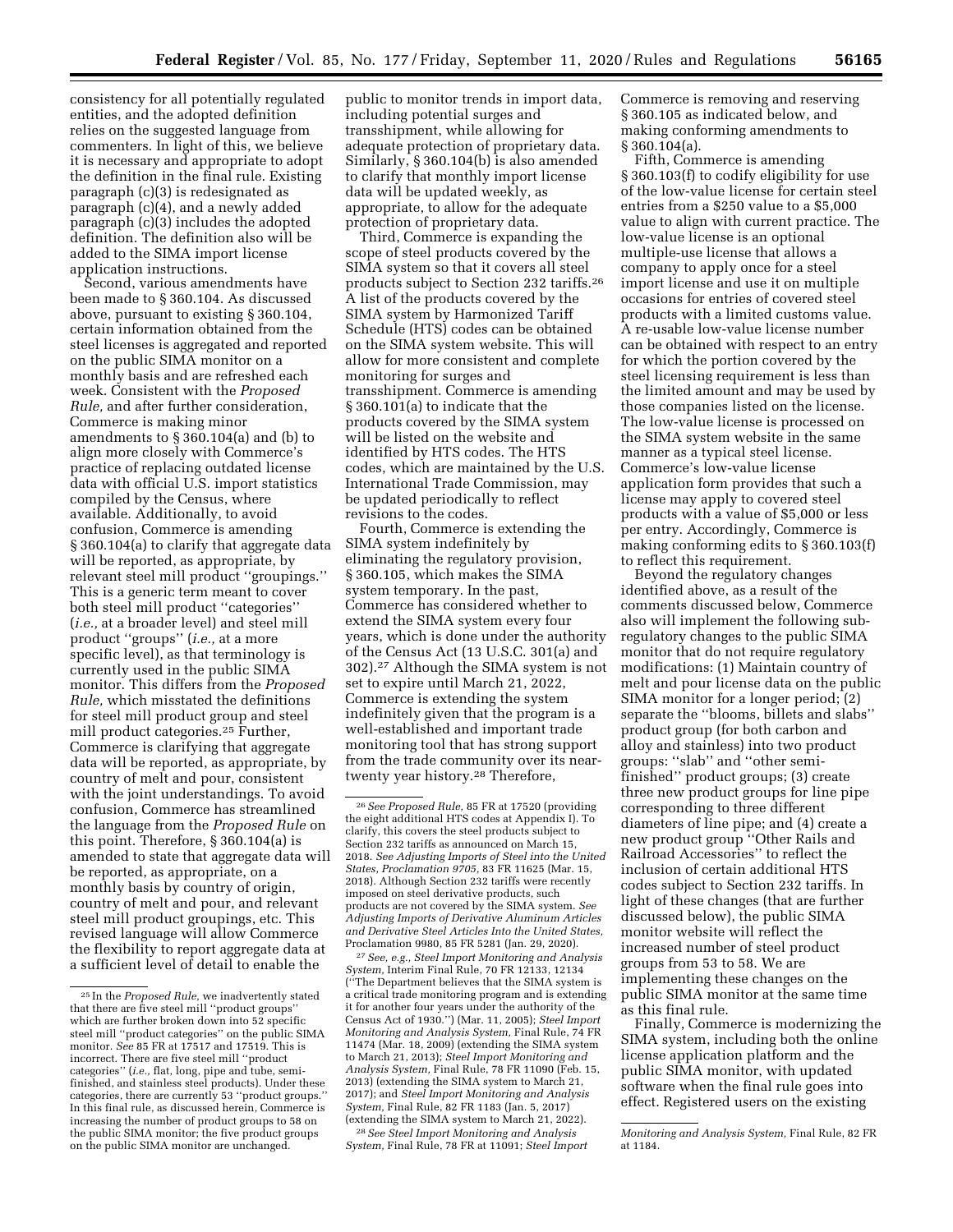SIMA system must re-register on the new SIMA system to use the new online license application platform. In accordance with 19 CFR 360.107, when the electronic licensing system is unavailable for an extended period of time, parties will be able to obtain licenses manually from Commerce via fax during regular business hours. Because October 10 and 11, 2020, fall over a weekend, and not during regular business hours, and because of the additional resources required to process manual license applications, Commerce will accept manual license applications October 10, 11, and 12 only in emergency situations, *i.e.,* where the CBP entry summary must be filed on those dates and the license applicant has not previously obtained a license number under the existing SIMA system on or before October 9, 2020. Additionally, manual license applications must be sent via email, not fax, to the address identified in the **ADDRESSES** section. These restrictions are intended to address operational considerations due to COVID–19. See the **DATES** and **ADDRESSES** sections above for more information.

## **Response to Comments Received on the Proposed Rule**

Commerce received 15 comments on the proposed rule. Below is a summary of the comments, grouped by issue category, followed by Commerce's response.

## *1. Whether To Require SIMA License Applicants To Identify the Country Where the Steel Is Melted and Poured*

All commenters who provided a view supported Commerce's proposal for adding a field to the license application requiring U.S. importers to identify the country where the steel was melted and poured. Some commenters opposed allowing an ''unknown'' country option in the melt and pour field in the license application, arguing that an ''unknown'' option would undermine the utility of the melt and pour data collection, and that steel mill test certificates are easy for importers and traders to obtain because these documents are generated at all stages of the steel supply chain in the normal course of business. In contrast, other commenters asserted that many steel importers purchase products that have been processed multiple times into the supply chain and may not know where the steel they are importing was originally melted and poured.

One commenter requested that Commerce provide a clear definition for the country where the steel is melted and poured to assist importers in filling out the license application. The

commenter also recommended that Commerce use language from the joint understandings in crafting a definition. Another commenter concurs with the need for a precise definition and defines the country where the steel is melted and poured as the country ''where raw steel is first produced in a steelmaking furnace and then poured into its first solid shape.'' This commenter noted that subsequent processing in another country after the melting and pouring stage may be significant enough to change the country of origin for customs purposes to a different country than the one where the steel was first melted and poured. Also, this commenter contends that a field for the country of melt and pour should be included in the licensing program because much of the value-added and investment in the steel manufacturing process takes place in the facilities that melt and pour the steel.

Some commenters requested that the country of melt and pour license data be collected at the 10-digit HTS level and then displayed in the public SIMA monitor at the 6-digit HTS level, to the extent possible, so as to avoid revealing proprietary data but to ensure full traceability and prevent transshipment. These commenters argued that Commerce's concern that reporting further disaggregated data would release proprietary data is ''speculative and would likely never come to fruition.'' These commenters also claimed that publicly available subscription sources already provide bill of lading data on an aggregate basis, making public certain trading patterns, such that release of additional data in the public SIMA monitor reflecting these similar trading patterns serves only as a further aggregation.

One commenter states that, consistent with the joint understandings with Canada and Mexico, and to enhance the SIMA system generally, Commerce should continue to report all license data through the public SIMA monitor by country and product group (currently 53), by country and product category (defined as flat, long, pipe and tube, and semi-finished), and at the 6-digit HTSlevel. Further, this commenter argues that, to the extent any license applicant has concerns regarding proprietary information, Commerce should create a means by which that applicant can request that data be aggregated at the next product level.

*Response:* Given commenters' unanimous support, Commerce will amend the SIMA system to require import license applicants to identify and report the country where the steel is melted and poured as an additional

requirement to obtaining an import license. Commerce is effectuating these changes by amending § 360.103(c) as well as the SIMA import license application. As stated above, Commerce believes collecting information on the country of melt and pour is consistent with the United States' joint understandings with the governments of Canada and Mexico and will enhance monitoring of U.S. steel imports. Collection of this data will allow for the effective and timely monitoring of import surges of specific steel products, which will aid in the prevention of transshipment of steel products. We also agree with commenters that an option for ''unknown'' in the country of melt and pour field on the license application would defeat the purpose of this new field. Furthermore, Commerce expects that importers will have access to thorough information regarding the product being imported, including the mill test certification (which would indicate country of melt and pour). Specifically, the mill test certification is currently required by CBP for entry purposes, in accordance with 19 CFR 141.89 and 142.6, and Commerce expects that the mill test certification would be included with the standard sales documentation for steel mill imports and therefore would be readily available to the importer. Commerce therefore agrees with commenters that steel mill test certificates are easy for importers and traders to obtain and are generated at all stages of the steel supply chain in the normal course of business. For these reasons, we disagree with the assertion of certain commenters that importers of steel products that have been processed multiple times may not have access to information regarding the country where the steel they are importing was originally melted and poured.

Additionally, Commerce agrees with certain commenters' recommendation that we should provide a clear definition for country of melt and pour and have included this definition in revised  $\S 360.103(c)(3)$  and the steel license application. We agree that a definition for ''country of melt and pour'' would provide clarity and certainty to the steel trade community. As discussed above, Commerce expects that the mill test certification (that is currently required by CBP for entry purposes and readily available to the importer) will indicate the country of melt and pour; however, we recognize that mill test certifications come in different forms and may utilize different terminology. Therefore, we would not expect the precise phrase ''country of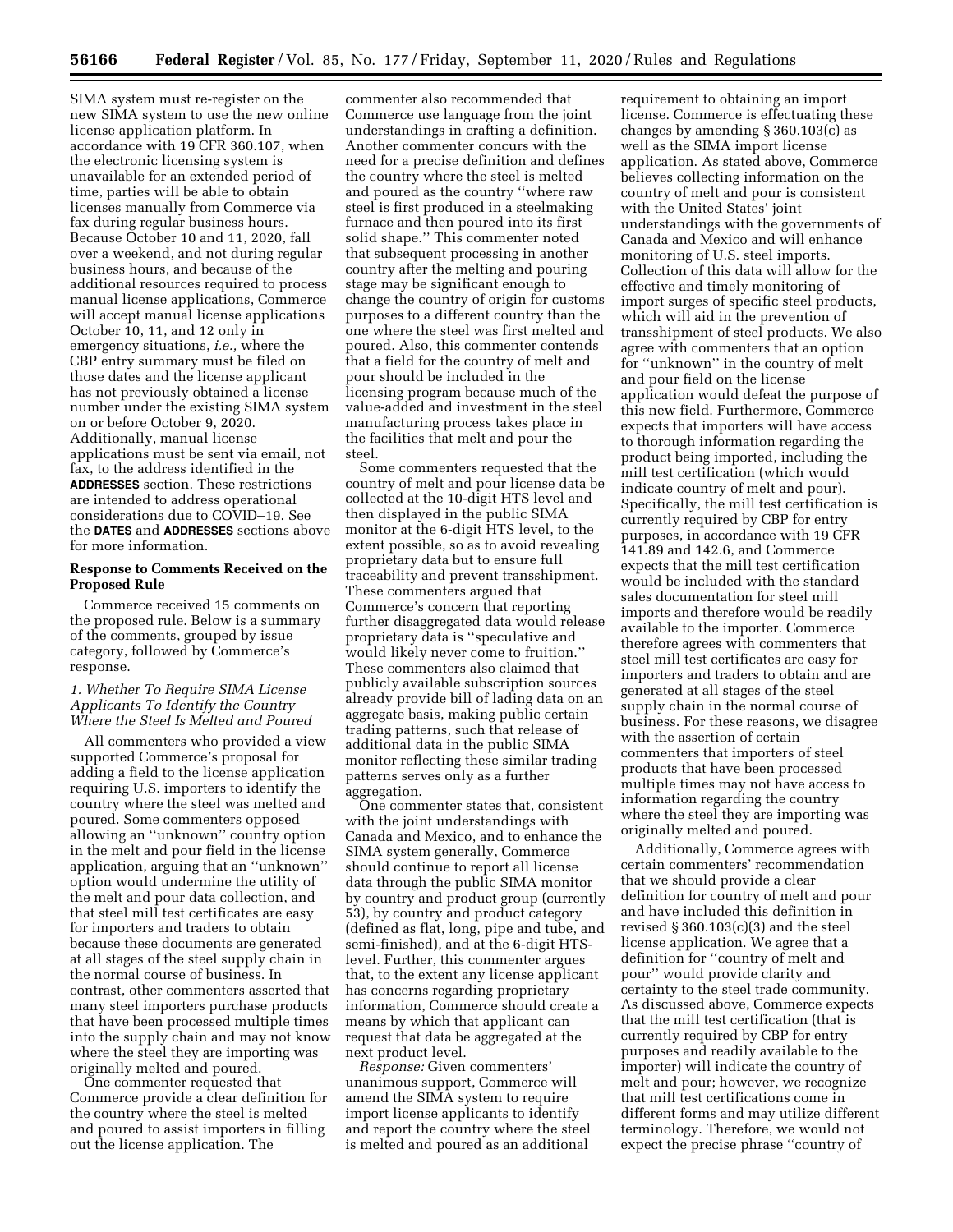melt and pour'' to be explicitly labeled on the mill test certification. In light of this, a definition is necessary to provide clear guidance to parties as to which information from the mill test certification should be relied upon in identifying the country of melt and pour for purposes of the steel import license application.

In crafting a definition for country of melt and pour, we found useful language in the Protocol of Amendment to the United States-Mexico-Canada Agreement (USMCA):

Notwithstanding any other provision of this Agreement, beginning seven years after entry into force of this Agreement, for steel to be considered as originating under this Article, all steel manufacturing processes must occur in one or more of the Parties, except for metallurgical processes involving the refinement of steel additives. Such processes include the initial melting and mixing and continues through the coating stage. This requirement does not apply to raw materials used in the steel manufacturing process, including steel scrap; iron ore; pig iron; reduced, processed, or pelletized iron ore; or raw alloys.29

We also considered the definition provided by one of the commenters for country of melt and pour, which is the country ''where raw steel is first produced in a steelmaking furnace and then poured into its first solid shape.'' This definition is consistent with the definition included in the USMCA Protocol of Amendment, as well as our general understanding of the steel industry.30 Specifically, it is our understanding that the steelmaking process generally follows the same pattern, beginning with the initial melting and mixing of the raw steel in a liquid state in a steelmaking furnace, that is then poured into a solid shape. This first solid shape may take the form of a semi-finished product (slab, billet, or ingot) or a finished steel mill product. Subsequent to this initial melting and pouring process, the steel may undergo further processing, including rolling, drawing, otherwise finishing, coating, etc. However, all steel imported into the United States must be accompanied by the mill test certification from the steel mill involved in the initial melt and pour phase. Thus, our adopted definition for country of melt and pour described below takes into account these various processes and establishes a singular definition focusing on the

initial melt and pour phase that will be well-understood by the steel trade community.

In light of the above, we developed a definition for the country where the steel used in the manufacture of the product was melted and poured, as provided in revised § 360.103(c)(3). Specifically, the license applicant is required to identify the original location where the raw steel is (1) first produced in a steel-making furnace in a liquid state, and then (2) poured into its first solid shape. Revised § 360.103(c)(3) also provides that the first solid state can take the form of either a semi-finished product (slab, billets or ingots) or a finished steel mill product, and further explains that the location of melt and pour is customarily identified on mill test certificates that are commonplace in steel production, generated at each stage of the production process, and maintained in the ordinary course of business. Further, revised  $\S 360.103(c)(3)$  explains that this reporting requirement will not apply to raw materials used in the steel manufacturing process (*i.e.,* steel scrap; iron ore; pig iron; reduced, processed, or pelletized iron ore; or raw alloys). This definition specifically incorporates the language from the Protocol of Amendment to the USMCA and the definition suggested by one of the commenters, as well as our own experience under the SIMA system. No other definitions were proposed by commenters. Additionally, this definition provides clear guidance to parties as to which information from the mill test certification should be relied upon in identifying the country of melt and pour for purposes of the steel import license application.

With respect to the public SIMA monitor, which aggregates and reports certain license data, Commerce will only release or update weekly data on the country of melt and pour for each product group (at the 6-digit HTS level) if there are sufficient observations for the product groups. Commerce releases data on its public SIMA monitor under the authority of the Census Act (13 U.S.C. 301(a) and 302) and must adhere to Census guidance for the release of data, which requires the protection of proprietary data. After collecting the melt and pour data, Commerce will determine whether there are sufficient data observations to report at a 6-digit product group level without disclosing proprietary data. Notably, the public SIMA monitor currently divides license data into 53 different product groups (which, as described in this final rule, will be increased to 58 product groups). In instances where there are few (*i.e.,* 

less than three) observations of certain country of origin/product group combinations, Commerce cannot provide this disaggregated data (*i.e.,*  product group level) when adding the melt and pour data. Further, as stated in revised § 360.104(a), provision of aggregate data on the public SIMA monitor may be revisited at the subregulatory level should concerns arise over the possible release of proprietary data.

As stated above, some commenters assert that certain trading patterns, which might be revealed by reporting data at the 6-digit HTS level on the public SIMA monitor, are already available through publicly available subscription sources, which aggregate bill of lading information. However, these subscription sources, based on CBP import records, do not provide the same level of detail as the public SIMA monitor, based on license data (including country of melt and pour).31 Additionally, CBP import records become available much later than the early release of data on the public SIMA monitor. Therefore, as stated above, until we collect and conduct an analysis of the melt and pour data, Commerce cannot determine whether there will be sufficient observations to ensure anonymity to release data at the 6-digit HTS level in all instances. Further, our adoption of these procedures is consistent with the joint understandings and will provide the requisite information needed to monitor for import surges and potential transshipment, while allowing for the protection of proprietary data.

## *2. Whether To Require SIMA License Applicants To Identify Countries Where the Steel Was Subsequently Processed Prior to Importation*

Certain commenters requested that the steel license application require information on each country where the steel was subsequently processed prior to importation. According to the commenters, this information is necessary to prevent evasion and circumvention of trade remedy measures. One commenter argued that ''extending the country of origin reporting requirement to all levels of processing would not be unreasonably burdensome.'' One commenter, however, asserted that U.S. importers may not know where steel was subsequently processed because these importers are far removed from the part of the supply chain that has knowledge

<sup>29</sup>*[https://ustr.gov/sites/default/files/files/](https://ustr.gov/sites/default/files/files/agreements/FTA/USMCA/Protocol-of-Amendments-to-the-United-States-Mexico-Canada-Agreement.pdf)  [agreements/FTA/USMCA/Protocol-of-Amendments](https://ustr.gov/sites/default/files/files/agreements/FTA/USMCA/Protocol-of-Amendments-to-the-United-States-Mexico-Canada-Agreement.pdf)[to-the-United-States-Mexico-Canada-](https://ustr.gov/sites/default/files/files/agreements/FTA/USMCA/Protocol-of-Amendments-to-the-United-States-Mexico-Canada-Agreement.pdf)[Agreement.pdf.](https://ustr.gov/sites/default/files/files/agreements/FTA/USMCA/Protocol-of-Amendments-to-the-United-States-Mexico-Canada-Agreement.pdf)* 

<sup>30</sup>This general understanding is informed by years of administering the SIMA program, involving regular contact with the steel industry and other government agencies.

<sup>31</sup>*See, e.g., [https://www.datamyne.com/us](https://www.datamyne.com/us-import-data/)[import-data/.](https://www.datamyne.com/us-import-data/)*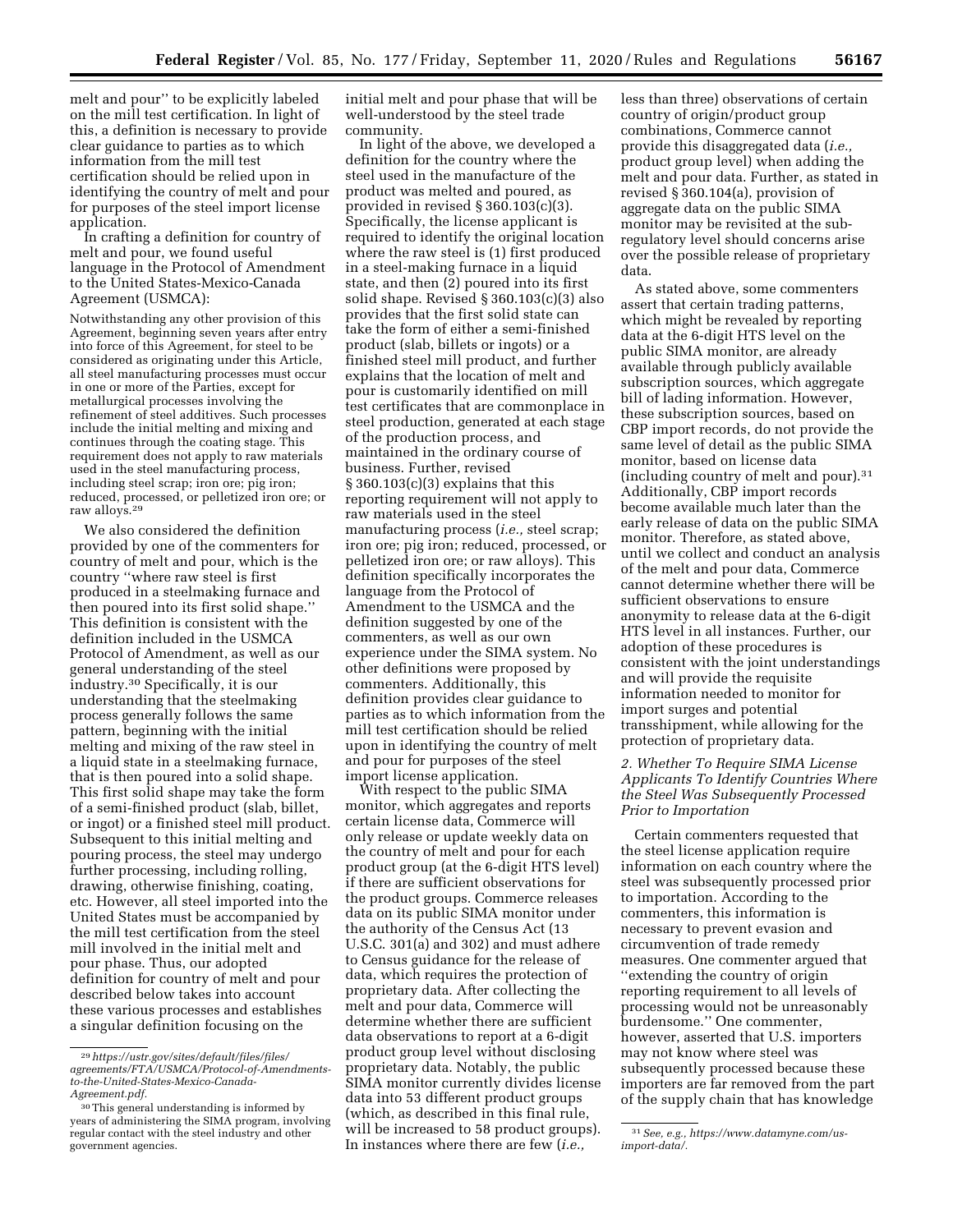of the country after the steel is melted and poured.

*Response:* Commerce, at this time, will not require SIMA license applicants to report information on subsequent processing in the license application. Unlike the country of melt and pour field discussed above, Commerce did not request comments on including a subsequent processing 32 field in the *Proposed Rule* 33 and, as a result, the public has not been afforded an opportunity to provide comments on such a change in the license application. However, Commerce has considered the commenters' assertion that collecting data on subsequent processing of steel imports in third countries, prior to importation into the United States, will assist in monitoring potential evasion and circumvention of trade remedy measures.

Accordingly, Commerce may request public comments on the inclusion of a subsequent processing field to SIMA's import license application, at a later date.

## *3. Increasing the Maximum Threshold for Low-Value Licenses To Codify Current Practice*

Several commenters raised concerns that if the maximum threshold for lowvalue licenses was raised to \$5,000, key data, particularly imports from Canada and Mexico, would not be tracked in the SIMA system and requested that the maximum threshold be reverted to \$250 per shipment. According to these commenters, a \$5,000 limit for lowvalue licenses might create a transshipment loophole for U.S. steel imports. Specifically, the use of lowvalue licenses on multiple shipments will incentivize a U.S. importer (or distributor) to obscure the country of origin of steel and also the country where the steel was melted and poured by being shipped into the United States via Canada or Mexico. One commenter also stated that allowing the exemption level to be significantly higher creates loopholes that allow gaming within the SIMA system via multi-load and warehousing schemes that lead to circumvention. As such, commenters recommended that Commerce conform its practice to the existing regulation rather than conforming the regulation to existing practice.

One commenter recommended that to prevent abuse of the low-value license exemption, Commerce should adopt a ''formal entry/formal license'' operational paradigm. One commenter also requested that Commerce collect low-value license information on country of melt and pour and all subsequent processing in a third country. This commenter also suggested that Commerce limit the use of lowvalue licenses to a single entry and that the number of low-value licenses obtained by a single party or affiliates be limited to one per quarter within a calendar year.

*Response:* As discussed above, Commerce is amending § 360.103(f) to reflect that the low-value license threshold is \$5,000 per steel shipment into the United States, consistent with our existing practice. The low-value license threshold has been set at \$5,000 since 2010, and during this time Commerce has never received any evidence that importers use the lowvalue license to conceal the actual country of origin or otherwise evade the regular license requirements. The commenters did not provide any such evidence. Increasing the threshold to \$5,000 merely codifies Commerce's longstanding practice.

Additionally, Commerce finds that use of the low-value licenses substantially reduces the burden to importers of steel shipments between \$250 and \$5,000. To determine the potential burden, we examined CBP data for one sample month for steel product entries below \$5,000. This data indicated that there were approximately 8,000 such entries in the sample month (June 2019). Therefore, we estimate that the additional burden of requiring importers of entries between \$250 to \$5,000 to switch to regular (*i.e.,* onetime use) licenses would create roughly 96,000 more regular licenses per year  $(8,000/month * 12 months = 96,000)$ more licenses per year) at 10 minutes per license (or 16,000 hours).34 Additionally, based on review of CBP data, we find that there would be little improvement in the quality of the data collection, as the value of entries covered by the low-value licenses (\$5,000 or less) is very small compared to the average monthly value of regular licenses (in May 2020, the average value was \$50,000 per regular license). That said, Commerce will continue to monitor the use of low-value licenses and, if there is evidence that low-value

licenses are being misused, or any other improper activity related to low-value license, we will revisit the threshold maximum of \$5,000, and also consider other action, as appropriate.

Moreover, Commerce does not intend to limit the use of low-value licenses to one per quarter for each importer or to collect information about country of melt and pour on low-value licenses because low-value licenses are, by definition, re-usable licenses. Additionally, we note that adding these restrictions to the low-value licenses would obviate the intended benefit of these licenses. Specifically, the intent of low-value licenses is to reduce the public burden of the steel license requirements by allowing an importer to bring in multiple shipments of steel at a low-value on a single reusable license. If importers were required to create separate, single-use low-value licenses for each low-value shipment, this would increase the public burden of the license system, without a meaningful benefit in terms of data collection.

Finally, Commerce does not intend to adopt a ''formal entry/formal license'' operational paradigm to prevent abuse of the low-value license exemption, as suggested by one commenter. Specifically, this commenter did not elaborate on how implementing such a paradigm would prevent abuse of the low-value license exemption, and, therefore, we have not further considered this proposal.

# *4. Maintain License Data on the Steel Monitor for a Longer Period of Time*

Certain commenters requested that Commerce maintain information regarding the country of melt and pour on the public SIMA monitor for a longer period of time. One commenter asserted that this would allow stakeholders to analyze longer trends in steel trade including where steel is melted, poured, and processed prior to importation into the United States. Commenters suggested compiling this data in a separate report on the public SIMA monitor, which only includes license data, and requested that Commerce maintain the data indefinitely. One commenter also requested that Commerce provide a ''table search'' function on the public SIMA monitor to allow the public to construct custom tables specifying country of melt and pour, country of subsequent processing, and country of origin in addition to other data fields.

*Response:* Currently, Commerce does not maintain license data on the public SIMA monitor once new Census data are released, and license data connected with the monthly Census data are only

<sup>&</sup>lt;sup>32</sup> According to a commenter, subsequent processing could occur in two countries before importation into the United States. For example, subsequent processing of corrosion resistant steel from Country A could take the following two steps: (1) Cold rolling in Country B; and (2) coating/ finishing in Country C before importation into the United States.

<sup>33</sup> 85 FR at 17515.

<sup>34</sup>*See Proposed Rule,* 85 FR at 17518 (describing that, for purposes of the Paperwork Reduction Act information collection requirements, Commerce estimates that each regular license application take less than 10 minutes per response).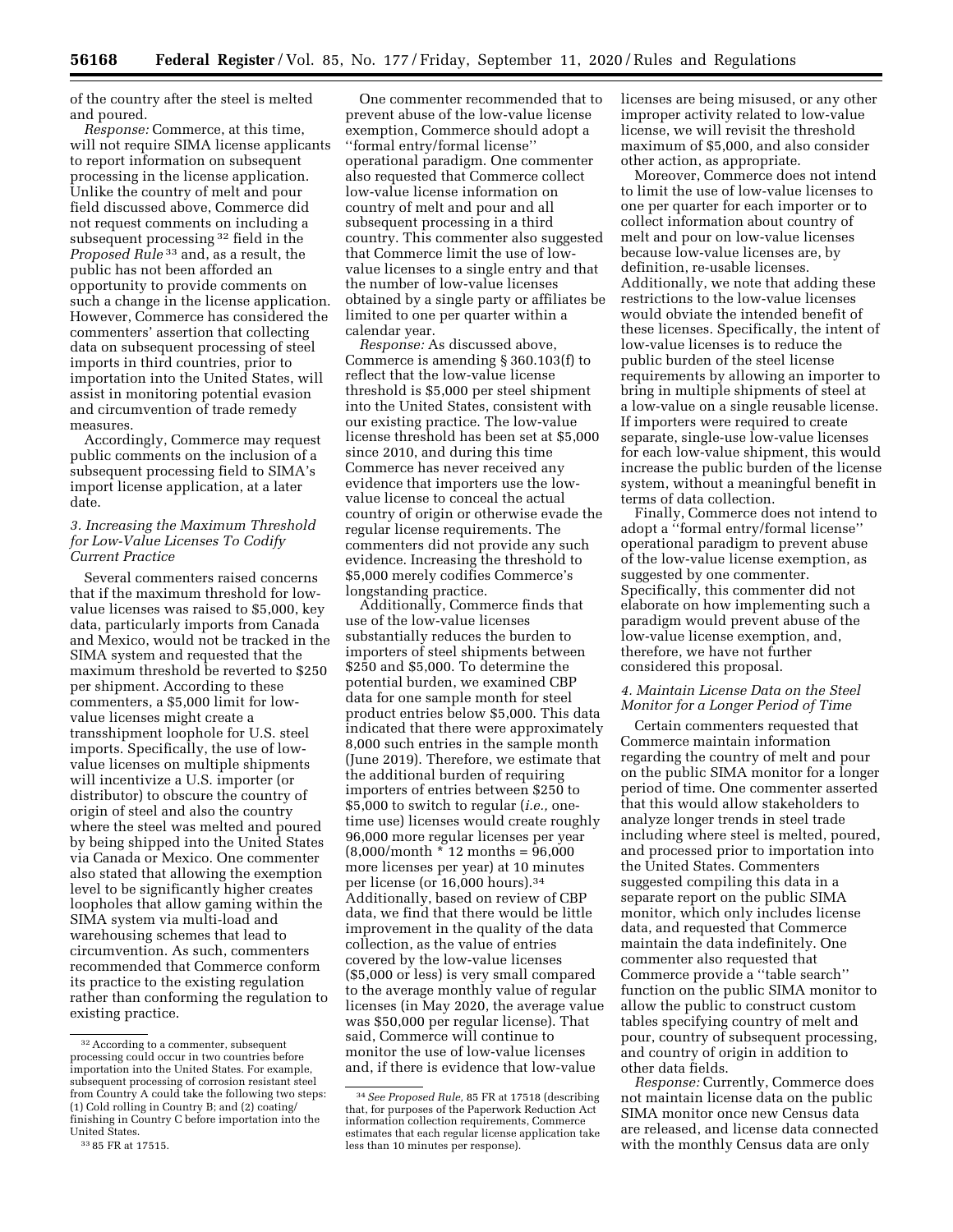available on the public SIMA monitor for two months.35 Given that melt and pour information will not be replicated in the official Census statistics, Commerce will maintain license data regarding the country of melt and pour on the public SIMA monitor for a longer period, as a separate report. Commerce will maintain the monthly license data for the country of melt and pour field up to 12 months and maintain annual data afterwards, to the extent possible. Initially, Commerce may not be able to include country of melt and pour with the other fields for license data on the public SIMA monitor because of concerns regarding proprietary data. As mentioned above, in accordance with the Census guidelines, Commerce needs to have a minimum number of observations to display a piece of data publicly (including the country of melt and pour). Therefore, information indicating the country of melt and pour will only be reported on the public SIMA monitor once we have the minimum observations to display the data publicly without disclosing proprietary data.

# *5. Additional Modifications Proposed by a Commenter*

One commenter proposed modifications to the SIMA licensing system and public SIMA monitor, which Commerce did not include in its *Proposed Rule.*36 Specifically, this commenter requested that the following changes be made to the SIMA system: (1) Reduce the import license validity period from 75 days to 15 days to improve reporting accuracy and prevent skewing of actual U.S. steel import volumes; (2) license holders be required to submit corrections to the data reported on the SIMA import license form within 30 days of the date of importation of steel products; (3) importers be required to maintain their SIMA licenses, both original and corrected, for a period of five years after importation; and (4) all license applications require applicants to identify whether imported steel products are subject to antidumping (AD) and countervailing duty (CVD) orders pursuant to Title VII of the Tariff Act of 1930, as amended.

*Response:* With respect to the first item, Commerce will not adopt the commenter's proposed 15-day validity period because reducing the validity period from 75 to 15 days would require importers to obtain licenses shortly before the date of importation. Although a shorter validity period might improve

With respect to the second item, Commerce will not change existing practice and require users to submit corrections to licenses within 30 days of the date of importation. Under existing practice, corrections to the SIMA license can be made months after importation, typically when CBP performs an audit on individual importers' entries. Thus, Commerce has decided not to modify the regulations for the SIMA licensing system to implement a time limit requirement for making corrections to the license application, to maintain consistency with CBP's audit procedures.

With respect to the third item, Commerce will not implement a requirement for U.S. steel importers to maintain steel licenses for five years. Although Commerce declines to implement this record-keeping requirement for the SIMA system, CBP regulations (*i.e.,* 19 CFR part 163) require that records for entry declarations be maintained for five years. Additionally, Commerce did not request comments on implementing this or any other record-keeping requirement in the *Proposed Rule,*37 and, as a result, interested parties were not given an opportunity to provide public comments on this requirement. However, Commerce may, at a later date, request public comment about implementing this requirement.

With respect to the fourth item, at this time, Commerce is not adding a new field to the license form requiring U.S. importers to identify the steel mill products subject to AD/CVD orders. Commerce does not disagree with the commenter that making such a change may enhance reliability and completeness of the data in the public SIMA monitor, with respect to steel

products covered by AD/CVD orders. Commerce, however, did not request comments on implementing this change to the license application in the *Proposed Rule,*38 and, thus, interested parties did not have an opportunity to provide public comments on this requirement. This is in contrast to the field for country of melt and pour that was first identified in the *Proposed Rule,* discussed above. Accordingly, Commerce will not make this change to the license application for this final rule. Nonetheless, Commerce may, at a later date, request public comment about this requirement.

# *6. Amendments to Existing Product Groups on the Public SIMA Monitor*

Several commenters request that Commerce divide the existing product group for ''blooms, billets, and slabs'' (also called ''semi-finished steel'') into at least two separate product groups. The two proposed product groups are for slab and ''other semi-finished steel,'' which certain commenters suggest will allow a better understanding of import trends for these two distinct products. Certain commenters specifically proposed that Commerce include HTS 7207.12.0050, 7207.20.0045, 7224.90.0025, and 7224.90.0055 in the proposed new slab product group.

*Response:* For the final rule, as suggested by commenters, Commerce will divide the "carbon and alloy" blooms, billets, and slabs'' product group on the public SIMA monitor into two product groups: ''slab (rectangular cross-section with width greater than 4 times the thickness)'' and ''other semifinished'' product groups. Commerce will make the same change for the ''stainless blooms, billets, and slabs'' product group. While making this change, Commerce also plans to separate line pipe into three more specific product groups (*i.e.,* line pipe greater than 16 inches in diameter, line pipe less than or equal to 16 inches in diameter, and line pipe not specified), which will harmonize SIMA data with Census data releases. These changes will also help the U.S. industry observe potential evasion or circumvention of AD/CVD orders, which the U.S. domestic producers raised as an underlying concern in their comments.

# *7. Harmonizing the Products Subject to SIMA With Those Subject to Section 232 Tariffs*

In the *Proposed Rule,* Commerce proposed adding to the SIMA system eight additional HTS codes subject to

<sup>35</sup>*[https://enforcement.trade.gov/steel/license/.](https://enforcement.trade.gov/steel/license/)* 

the accuracy of the license information, Commerce finds that reducing the license validity period significantly would defeat SIMA's main purpose, which is to serve as an early-warning system for U.S. imports of steel products. Consistent with this purpose, SIMA currently collects two months of license information to be displayed on our public SIMA monitor for the public to track import trends. If the license validity period was reduced, Commerce would not have the necessary license information to accurately report import trends on its public SIMA monitor as early as has been the case historically. Commerce finds the value of the early data provided in the public SIMA monitor outweighs the slight degree of additional precision possible by a shortened validity period.

<sup>36</sup>*See Proposed Rule,* 85 FR at 17515. 37*See Proposed Rule,* 85 FR at 17515. 38*See id.*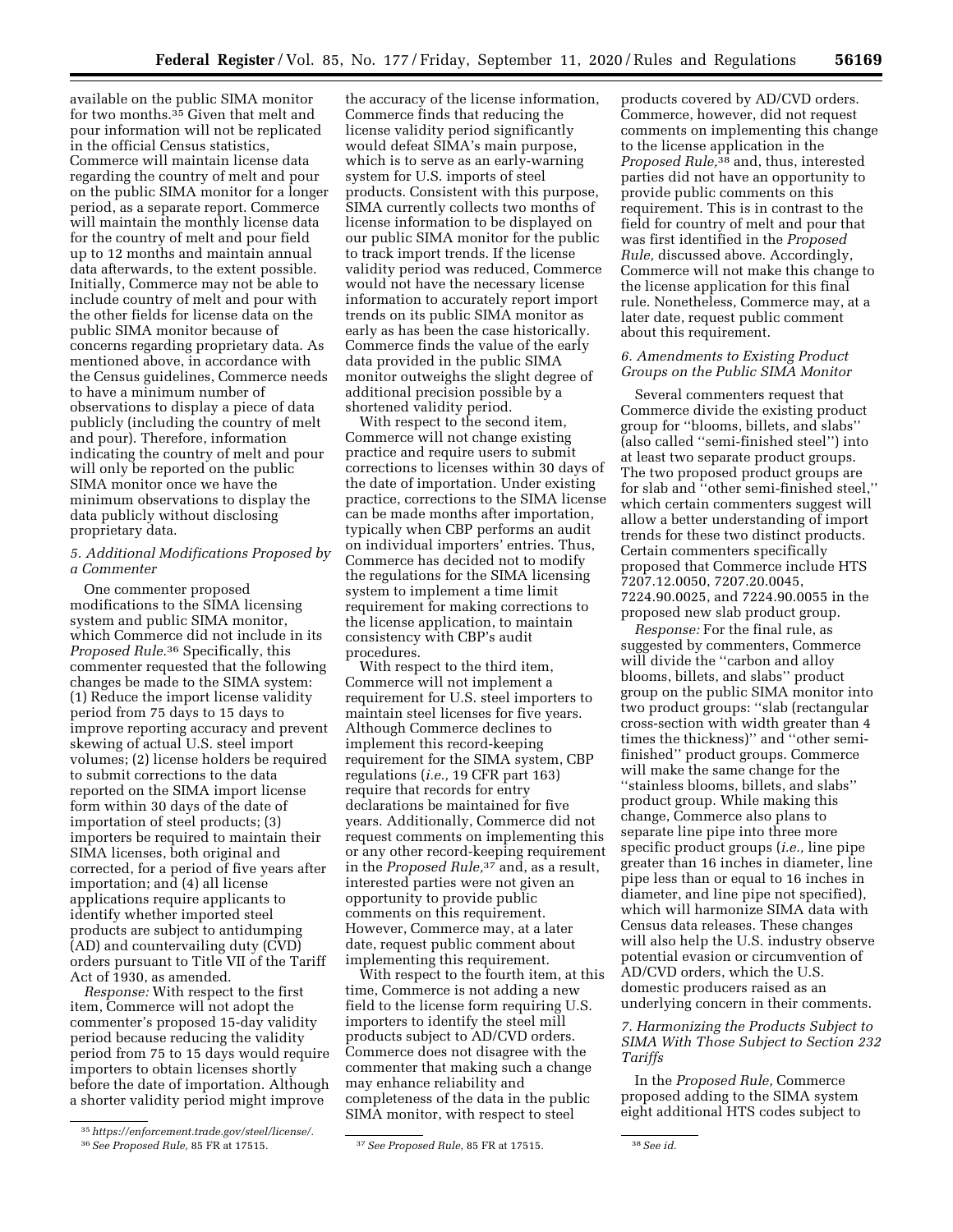Section 232 tariffs,<sup>39</sup> which one commenter supports. However, this commenter suggests the following two options for reporting these new HTS codes in the public SIMA monitor to better account for the rails product group: (1) Create a new product group for the eight HTS codes in an ''other'' steel product group to ensure continuity of data over time; or (2) incorporate the eight HTS codes in the same product groups where each HTS subheading (at the 6-digit level) is already categorized.

*Response:* For this final rule, as stated above, Commerce is expanding the scope of steel products covered by the SIMA system so that it covers all steel products subject to Section 232 tariffs, *i.e.,* the eight additional HTS codes. Additionally, Commerce will adopt some of the suggestions raised above for the public SIMA monitor. Specifically, for three of these HTS codes,<sup>40</sup> because they already fall within existing 6-digit level HTS subheadings under various existing product groups, Commerce intends to include these HTS codes in those existing product groups.

Additionally, four of the HTS codes currently fall within 6-digit level HTS subheadings under the ''standard rails'' product group. The combined total imports for adding these four HTS codes to the ''standard rails'' product group would increase 2019 imports of this group by over 25 percent.41 The final HTS code (7302909000) falls within the 6-digit level HTS subheading under the ''railroad accessories'' product group. However, the import volume last year for HTS 7302909000 exceeded the total import volume for the ''railroad accessories'' product group. Therefore, Commerce plans to create a new product group called ''Other Rails and Railroad Accessories'' in which to place these 5 remaining HTS codes on the public SIMA monitor.

## *8. Indefinitely Extending the SIMA Program*

Most commenters support extending the SIMA licensing program indefinitely. Specifically, commenters requested that the SIMA program become permanent because unfairly traded imports continue to be an ongoing threat to the U.S. industry.

*Response:* Given the unanimous support by commenters, Commerce will extend the SIMA program indefinitely, as stated above, by removing and reserving § 360.105.

### **Classifications**

## *Executive Order 12866*

The Office of Management and Budget (OMB) has determined that this final rule is significant, but not economically significant, for purposes of Executive Order 12866.

## *Executive Order 13771*

This final rule is not subject to Executive Order 13771 because it imposes *de minimis* costs.

### *Executive Order 13132*

This rule does not contain policies with federalism implications as that term is defined in Executive Order 13132.

# *Paperwork Reduction Act*

This final rule contains collection-ofinformation requirements that have been submitted to the Office of Management and Budget (OMB) for approval under the Paperwork Reduction Act (PRA) (OMB Control No. 0625–0245; Expiration Date: 07/31/ 2023). Public reporting for this collection of information is estimated to be less than ten minutes per response, including the time for reviewing instructions and completing and reviewing the collection of information.

The *Proposed Rule* identified two revisions to the public reporting for this collection of information. First, steel import license applicants will need to identify the country of melt and pour as an additional field on the steel import license application. In this final rule, the information collection has been refined to provide the regulatory definition of country of melt and pour (as found in 19 CFR 360.103(c)(3)) in the form instructions. Additionally, commenters agreed with the *Proposed Rule* that this revision will not add any additional burden on the public, because the information needed to identify the country of melt and pour can be found on the mill test certification that is currently required by CBP for entry purposes and readily available to the importer. Second, the licensing requirement will be expanded to apply to all steel products, including eight additional HTS categories in addition to the approximately 780 HTS categories currently covered by the SIMA system. No party raised concerns regarding the burden hour estimates in the *Proposed Rule* for this revision.

Notwithstanding any other provision of law, no person is required to respond to, nor shall any person be subject to a penalty for failure to comply with, a collection of information subject to the Paperwork Reduction Act unless that

collection displays a currently valid OMB Control Number. All currently approved collections of information may be viewed at *[https://](https://www.reginfo.gov/public/jsp/PRA/praDashboard.myjsp) [www.reginfo.gov/public/jsp/PRA/](https://www.reginfo.gov/public/jsp/PRA/praDashboard.myjsp)  [praDashboard.myjsp.](https://www.reginfo.gov/public/jsp/PRA/praDashboard.myjsp)* 

#### *Regulatory Flexibility Act*

The Chief Counsel for Regulation of the Department of Commerce certified to the Chief Counsel for Advocacy of the Small Business Administration at the proposed rule stage, that this rule, if adopted, would not have a significant economic impact on a substantial number of small entities as that term is defined in the Regulatory Flexibility Act, 5 U.S.C. 601 *et seq.* The factual basis for the certification is found in the proposed rule and is repeated below. No comments were received on the certification or the economic impacts of this action. As a result, no final regulatory flexibility analysis is required and none was prepared.

This rule will not have a significant economic impact on a substantial number of small entities. This rule, if implemented, would: (1) Require import license applicants to additionally identify the country where steel used in the manufacture of the imported steel product was melted and poured, as defined in this final rule; (2) harmonize the scope of SIMA's licensing requirement with the scope of steel products subject to Section 232 tariffs; (3) indefinitely extend the SIMA system; and (4) to modify the regulations regarding low value licenses to align with our current practice. The entities that would be impacted by this rule are importers and brokerage companies that import steel mill products. These entities are already required to provide information, including the name and address of the importer, type of steel product, and country of origin of the steel imports, along with additional information, to obtain steel import licenses through the online SIMA licensing system for filing entry summary documentation required by CBP for U.S. imports of steel mill products. Based on statistics derived from current license applications, of the approximately 562,857 licenses issued each year, Commerce estimates that less than two percent of the license applications (approximately 11,257) would be filed by importers and brokerage companies considered to be small entities.

Based on the current usage of the SIMA system, Commerce does not anticipate that these four changes to the SIMA system required under this proposed rule will have a significant economic impact on a substantial

<sup>39</sup>*See Proposed Rule,* 85 FR at 17520 (Appendix I).

<sup>40</sup>HTS 7217901000, 7222406000, and 7228706000.

<sup>41</sup>*[https://www.trade.gov/steel.](https://www.trade.gov/steel)*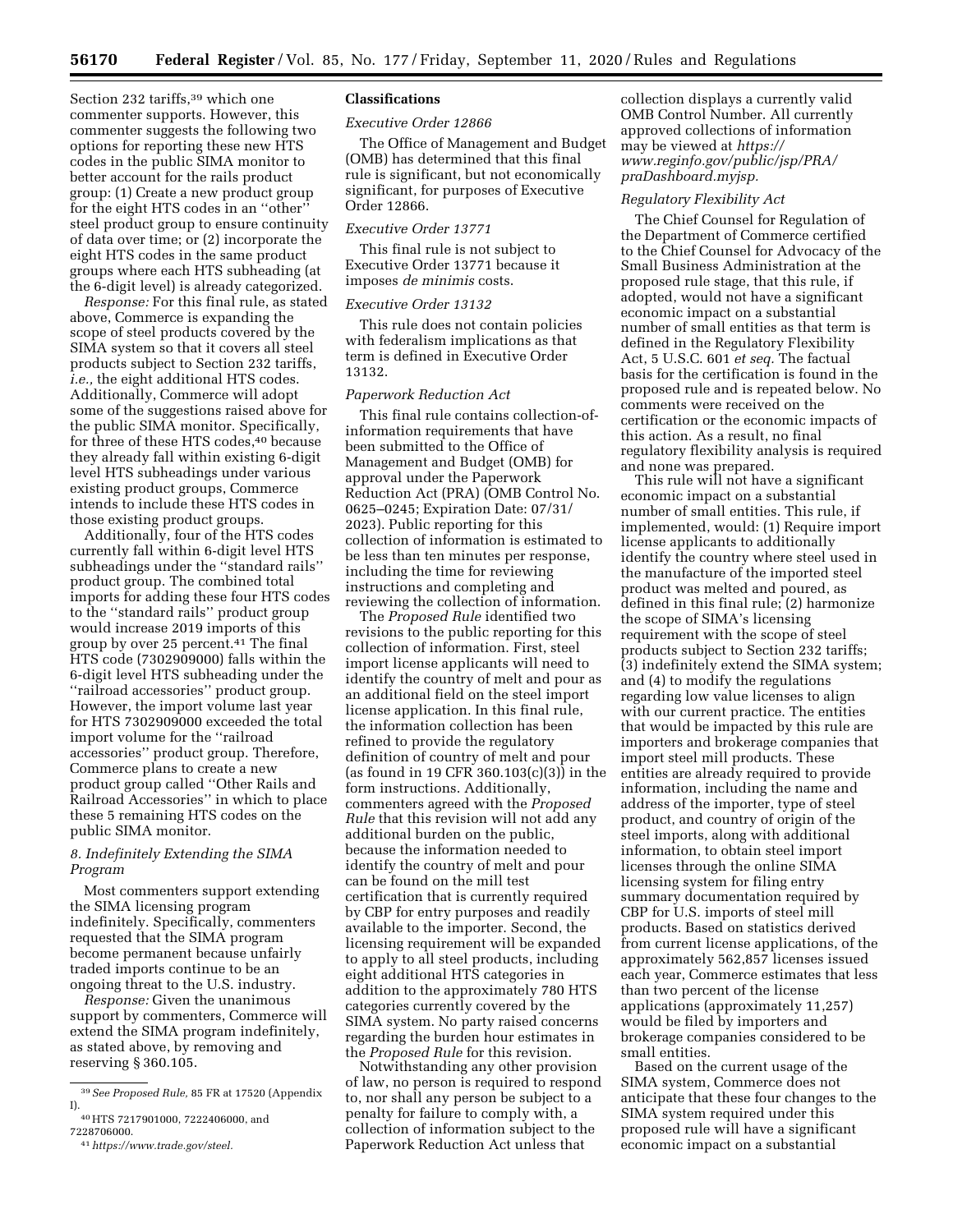number of small entities. Companies are already familiar with the licensing of certain steel products under the current system. In most cases, brokerage companies will apply for the license on behalf of the steel importers. Most brokerage companies that are currently involved in filing documentation for importing goods into the United States are accustomed to CBP's automated entry filing systems. Today, CBP filings are handled electronically. Although steel import license applicants will need to identify the country of melt and pour as an additional field on the steel import license application pursuant to this final rule, this revision will not add any additional burden, because the information needed to identify the country of melt and pour can be found on the mill test certification that is currently required by CBP for entry purposes and readily available to the importer. Therefore, the proposed modifications to the license application will not be a significant obstacle to any firm. Should an importer or brokerage company need to register for an account or apply for a license non-electronically, a fax/phone option is available at Commerce during regular business hours. There is no cost to register for a company-specific steel license account and no cost to file for the license. Each license form is expected to take less than 10 minutes to complete and collects much of the same information required on the CBP entry summary documentation. The steel import license is the only additional U.S. entry requirement that the importers or their representatives must fulfill in order to import each covered steel product shipment under 19 CFR part 360.

Commerce does not charge fees for licenses. Commerce estimates that the likely aggregate license costs incurred by small entities in terms of the time to apply for licenses as a result of this proposed rule would be less than two percent, or an estimated \$37,523.00, of the estimated total \$1,876,190 cost to all steel importers to process the on-line automatic licenses. These calculations are based on an hourly pay rate of \$20.00 multiplied by the estimated 93,195 total annual burden hours. The average cost of a single license is less than \$3.33 based on the estimate that one license requires less than 10 minutes of the filer's time.

Therefore, the Department certifies that the final rule will not have a significant economic impact on a substantial number of small entities.

## **List of Subjects in 19 CFR Part 360**

Administrative practice and procedure, Business and industry, Imports, Reporting and recordkeeping requirements, Steel.

Dated: September 1, 2020.

## **Jeffrey I. Kessler,**

*Assistant Secretary for Enforcement and Compliance.* 

For the reasons stated in the preamble, the Department of Commerce amends 19 CFR part 360 as follows:

## **PART 360—STEEL IMPORT MONITORING AND ANALYSIS SYSTEM**

■ 1. The authority citation for 19 CFR part 360 continues to read as follows:

**Authority:** 13 U.S.C. 301(a) and 302.

 $\blacksquare$  2. In § 360.101, revise paragraph (a)(1) to read as follows:

# **§ 360.101 Steel import licensing.**

(a) \* \* \*

(1) All imports of basic steel mill products are subject to the import licensing requirements. These products are listed on the Steel Import Monitoring and Analysis (SIMA) system website (*<https://www.trade.gov/steel>*). Registered users will be able to obtain steel import licenses on the SIMA system website. This website contains two sections related to import licensing—the online registration system and the automatic steel import license issuance system. Information gathered from these licenses will be aggregated and posted on the import monitoring section of the SIMA system website.

\* \* \* \* \*

■ 3. In § 360.103:

■ a. Revise paragraphs (c)(1)(ii), (iii), and (xii);

■ b. Redesignate paragraphs (c)(1)(xiii) and (xiv) as paragraphs (c)(1)(xiv) and (xv);

 $\blacksquare$  c. Add a new paragraph (c)(1)(xiii);

■ d. Revise newly redesignated paragraph (c)(1)(xiv);

■ e. Redesignate paragraph (c)(3) as paragraph (c)(4);

■ f. Add a new paragraph (c)(3); and ■ g. Revise paragraph (f).

The revisions and additions read as follows:

## **§ 360.103 Automatic issuance of import licenses.**

\* \* \* \* \*

- (c) \* \* \*  $(1) * * * *$
- 

(ii) Filer contact name, phone number, and email address;

(iii) Entry type (*i.e.,* Consumption, FTZ);

\* \* \* \* \* (xii) Current Harmonized Tariff Schedule (HTS) number (from Chapters 72 or 73);

(xiii) Country where the steel used in the manufacture of the product was melted and poured (see paragraph (c)(3) of this section for further instruction);

(xiv) Quantity (in kilograms); and \* \* \* \* \*

(3)(i) The field in the license application requiring identification of the country where the steel used in the manufacture of the product was melted and poured (*see* paragraph (c)(1)(xiii) of this section) applies to the original location where the raw steel is:

(A) First produced in a steel-making furnace in a liquid state; and then

(B) Poured into its first solid shape. (ii) The first solid state can take the form of either a semi-finished product (slab, billets or ingots) or a finished steel mill product. The location of melt and pour is customarily identified on mill test certificates that are commonplace in steel production, generated at each stage of the production process, and maintained in the ordinary course of business. The reporting requirement in paragraph (c)(1)(xiii) of this section will not apply to raw materials used in the steel manufacturing process (*i.e.,* steel scrap; iron ore; pig iron; reduced, processed, or pelletized iron ore; or raw alloys).

\* \* \* \* \* (f) *Low-value licenses.* There is one exception to the requirement for obtaining a unique license for each Customs entry. If the total value of the covered steel portion of an entry is less than \$5,000, applicants may apply to Commerce for a low-value license that can be used in lieu of a single-entry license for low-value entries.

■ 4. Revise § 360.104 to read as follows:

#### **§ 360.104 Steel import monitoring.**

(a) Commerce will maintain an import monitoring system on the SIMA system website that will report certain aggregate information on imports of steel mill products obtained from the steel licenses and, where available, from the U.S. Census Bureau. Aggregate data will be reported, as appropriate, on a monthly basis by country of origin, country of melt and pour, and relevant steel mill product groupings, etc. and will include import quantity (metric tons), import Customs value (U.S. \$), and average unit value (\$/metric ton). The website will also contain certain aggregate data at the 6-digit Harmonized Tariff Schedule level and will also present a range of historical data for comparison purposes. Provision of aggregate data on the website may be revisited should concerns arise over the possible release of proprietary data.

(b) Reported monthly import data will be refreshed each week, as appropriate,